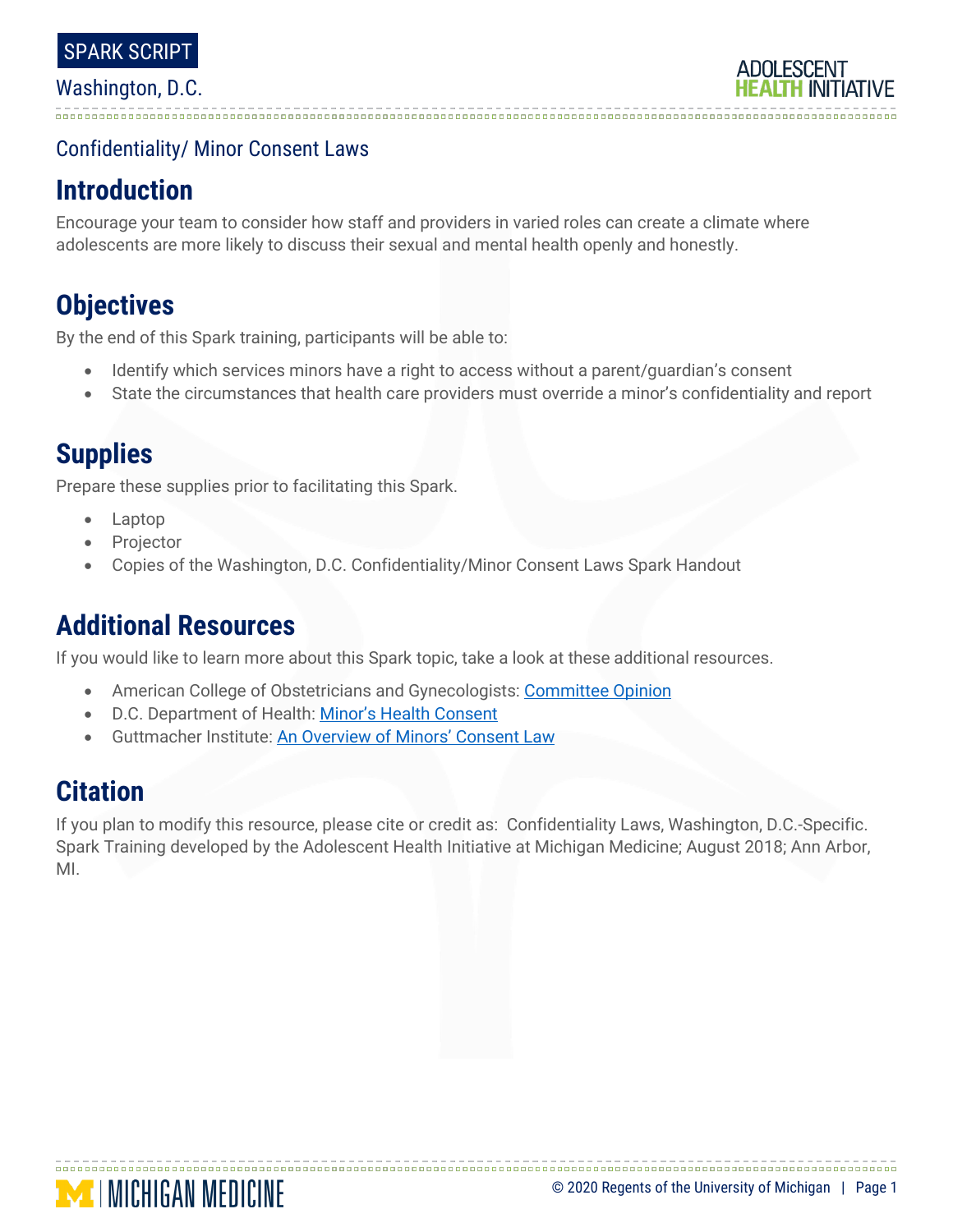

#### Washington, D.C.



## **Intro/Hook** (3 minutes)

## $\Box$  1 – TITLE SLIDE

Today we are going to do a 15-minute mini-training, also called a Spark. As youth-serving professionals, it is important that we understand adolescent confidentiality and minor consent. This training is intended to be an overview of the most relevant laws on confidential services for teens.

Each person here will have times where we need to know and comply with consent and confidentiality laws, though it's different for our various roles. For each law and scenario we discuss, try to think about how it applies to your role. To get us started, let's review a case scenario.

#### 2 – CASE SCENARIO: SHAY

**MICHIGAN MEDICINE** 

This is Shay, who is 15. She is here today because of a sore throat. During her visit the clinician found out that she is concerned about having an STI. Shay says she is worried her mother will kick her out of the house if she knows Shay is sexually active. How does the right to confidentiality help or hurt Shay?

Give participants a moment to respond to the question on the slide. You may choose to have discussion here or just have people think about it.

**EXCO** Usually, not all of this patient information is available to everyone who comes into contact with her. When we know more details about a patient, does it affect how we feel about the patient's right to confidentiality? Even though we know the law says we need to respect teens' confidentiality, it can be challenging when we think parents should be involved. What can go wrong if we accidentally break confidentiality?

Have a couple of people respond briefly. Main point: If we don't follow the laws, it can have a negative impact on teens.

Many teens choose to include their parent or guardian in decisions about their health. For some teens, however, having the option of certain confidential services makes it more likely that they will seek care when they need it. For instance, Shay would probably be more likely to get tested for STIs and possibly get a method of contraception if she's assured her mother's permission is not required.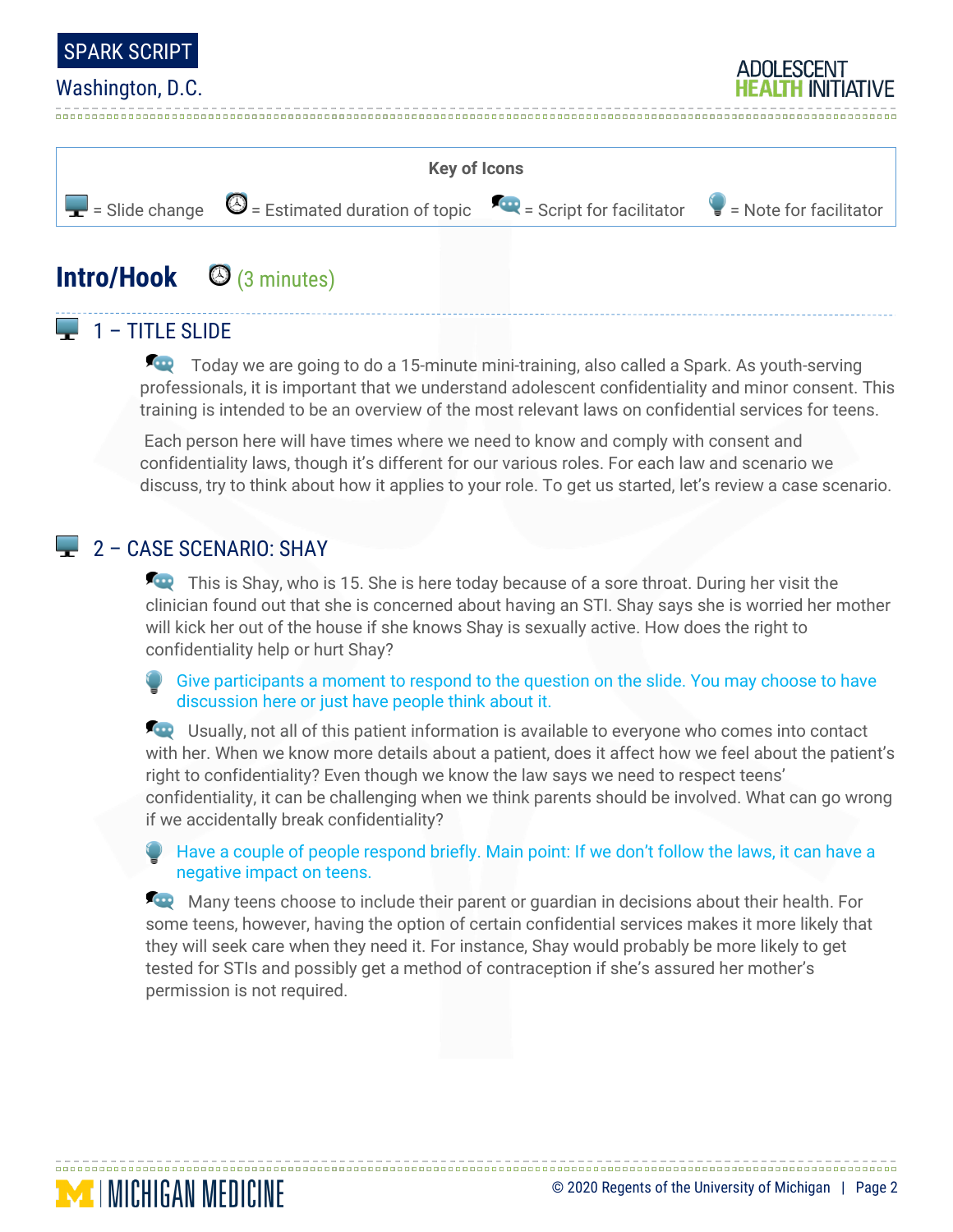

Washington, D.C.



# **Key Concepts** (10 minutes)

### **4** 3 - IMPORTANT DEFINITIONS

Let's review the laws and consider how we implement them here. This slide reminds us that parent consent is needed for most health care services, except a few key ones. Before we review the laws, it's important to recognize the difference between consent and confidentiality.

- **Consent** is permission to act. In general, a parent or legal guardian must give their permission – or "consent" – before their minor child can receive a medical service. However, there are important exceptions where a minor can consent to their own care, without a parent's permission. We will discuss these exceptions today.
- **Confidentiality** refers to how health care providers and staff keep certain information private.
- **Consent does not equal confidentiality**.

o Even if a minor is allowed to consent to a service without a parent's permission, it does not necessarily mean that the provider is required to keep it confidential. o So, laws can protect a minor's right to access a specific service, like contraception, but often, it's up to health care providers and staff to protect a minor's confidentiality.

## 4 – D.C. LAW: PARENT/GUARDIAN CONSENT EXCEPTIONS

Let's review the laws and consider how we implement them here. This slide reminds us that parent consent is needed for most health care services, except a few key ones. Pass out the "D.C. Minor Consent & Confidentiality Laws" handout

## $\Box$  5 – D.C. LAW: CONFIDENTIALITY/MINOR CONSENT

Here's a handout that has the information as well. The side titled "D.C. Confidentiality/Minor Consent Laws" outlines the laws and can be a cheat sheet if you want to keep it handy. The other side is about best practices for how to talk about the laws, which we'll be looking at in the next Spark. Today, we'll focus on the first side.

#### Read text of the slide:

#### **Minors have a right to the following WITHOUT parental/guardian consent or knowledge:**

- Prevention, diagnosis, or treatment of pregnancy or its lawful termination
- This includes contraception information and contraceptive access
- Prevention, diagnosis, or treatment of sexually transmitted diseases
	- **Including vaccinations for HPV and Hepatitis B**
	- **PrEP for HIV prevention**
- Prevention, diagnosis, or treatment of substance abuse, including drug or alcohol abuse

• Prevention, diagnosis, or treatment of a mental or emotional condition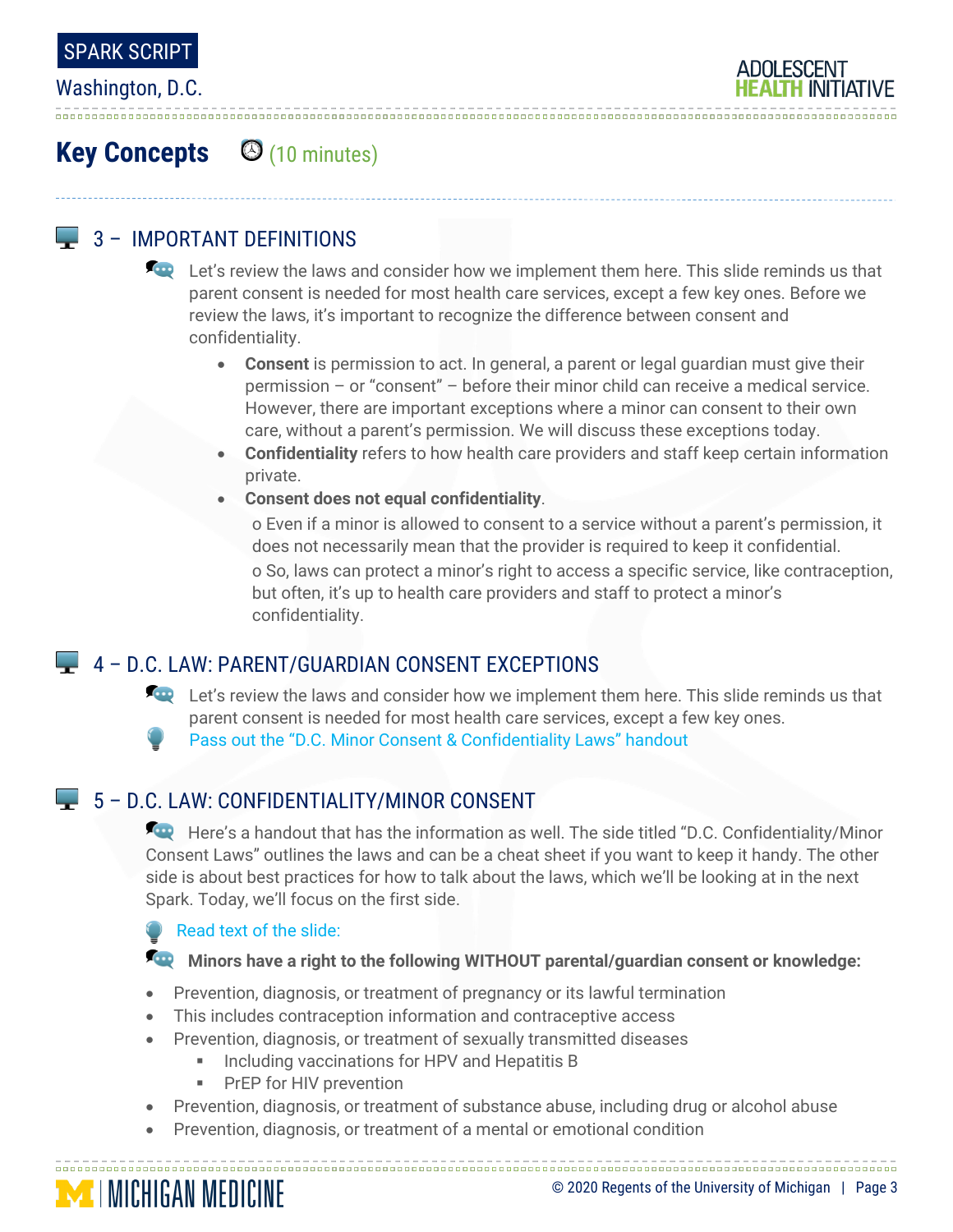#### Washington, D.C.

**Contract** 



Are there any questions?

#### 6 – REPORTING

Read text of slide or solicit volunteer to read.

**Healthcare providers must override the minor's confidentiality and tell the parent if:** 

- There is suspicion of abuse by an adult
- The minor is a risk to themselves or someone else

#### **Minors need a parent/guardian's permission for:**

- Vaccines (except for HPV and Hepatitis B)
- Mental health medications (some exceptions for youth 16 or older)
- Inpatient mental health treatment

Any questions?

#### 7 – HPV VACCINATIONS

Can a minor in Washington, D.C. give consent for the HPV vaccine? Washington, D.C. is not specific about HPV but the law is interpreted to allow adolescent patients to get vaccinated sexually transmitted diseases such as HPV and Hepatitis B.

So the answer in Washington, D.C. is yes. A minor cannot consent for the HPV vaccine.

### $8 - CASE SCENARIO: SHAY$

**MINICHIGAN MEDICINE** 

Let's go back to our 15-year-old patient scenario, Shay, and answer these questions together as I read through them.

• Can Shay receive STI testing without a parent's permission? *[Answer: Yes.]*

- Can she receive STI treatment? *[Answer: Yes.]*
- Can she receive preventive care, such as an HPV vaccine? What about condoms or other contraception? *[Answer: Yes, because it is a vaccine against STDs.]*

A final note about Shay. If she uses her mother's insurance, any health information may be disclosed in an explanation of benefits (EOB) form that could be sent to her parents. For maximum confidentiality, a minor may go to a provider that is able to provide services without billing insurance, like a Title Ten clinic. The Spark on Confidentiality Best Practices covers more strategies to ensure confidential services for minors.